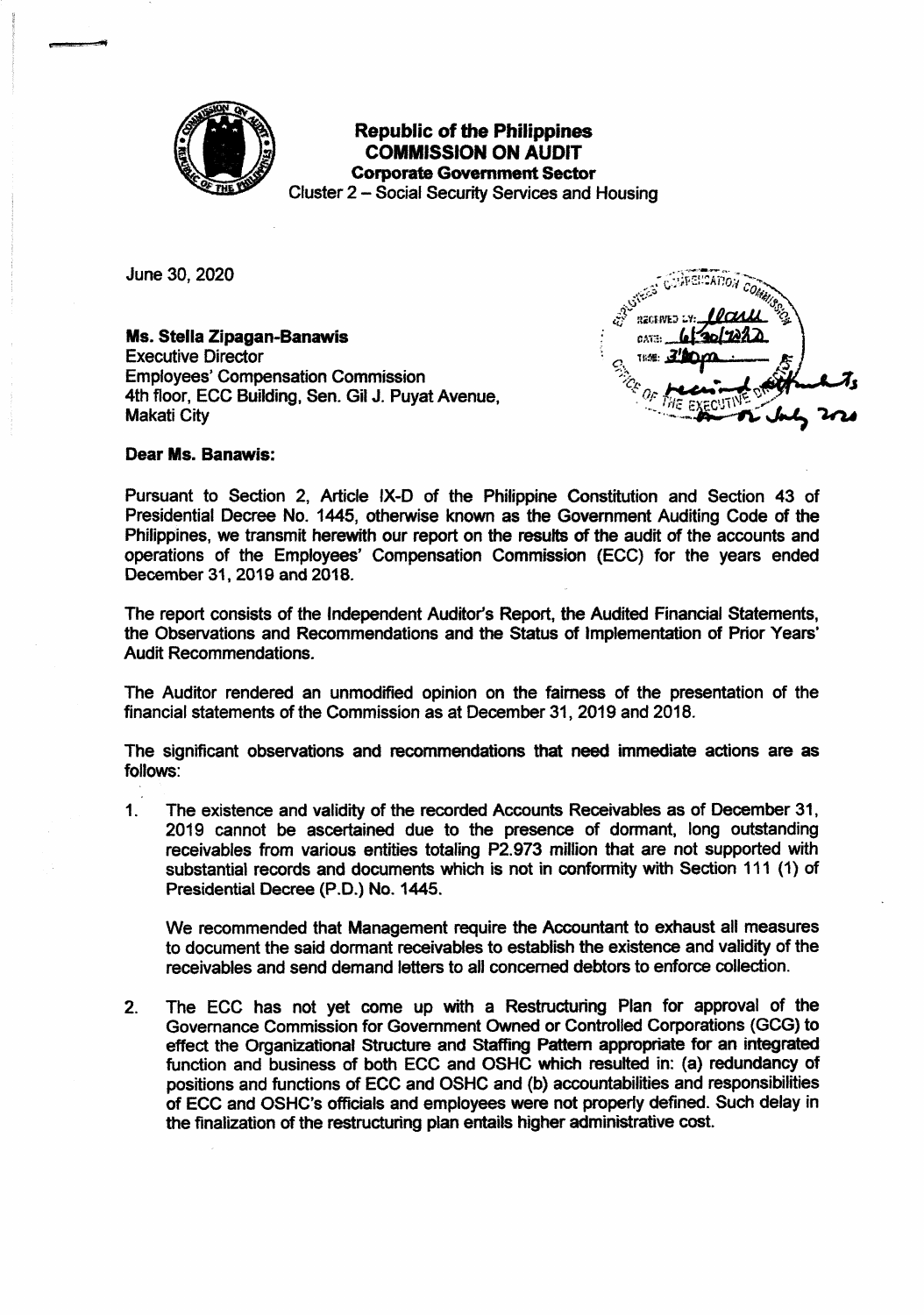We recommended that Management:

- Fast track the preparation and submission to GCG of the required a. Restructuring Plan that considers the proper delineation of the accountabilities and responsibilities of the ECC Executive Director as well as the Center's officials and employees, the Center being a department of ECC, to avoid redundancy of positions and functions; and
- b. In the meantime that the restructuring plan is not yet available, the ECC Board has to revisit the current organizational set up of the ECC Center and to come up with appropriate guidelines to ensure proper check and balance of all its transactions. The same should be considered in the proposed restructuring plan.

The other audit observations together with the recommended courses of action which were discussed by the Audit Team with concerned Management officials and staff during the exit conference conducted on February 28, 2020, are discussed in Part II of the report.

We respectfully request that the recommendations contained in Parts II and III of the report be implemented and that this Commission be informed of the actions taken thereon by accomplishing the Agency Action Plan and Status of Implementation Form (Annex A) and returning the same to us within 60 days from the date of receipt hereof.

We acknowledge the support and cooperation that the Management extended to the Audit Team, thus facilitating the submission of the report.

Very truly yours,

#### **COMMISSION ON AUDIT**

By:

Ma. Lisa P. Infinito

**MA. LISA P. INGUILLO** Director IV **Cluster Director** 

Copy furnished:

The President of the Republic of the Philippines **The Vice President** The Speaker of the House of Representatives The Chairperson - Senate Finance Committee The Chairperson - Appropriations Committee The Secretary of the Department of Budget and Management The Governance Commission for Government Owned or Controlled Corporations The Presidential Management Staff, Office the President The UP Law Center The National Library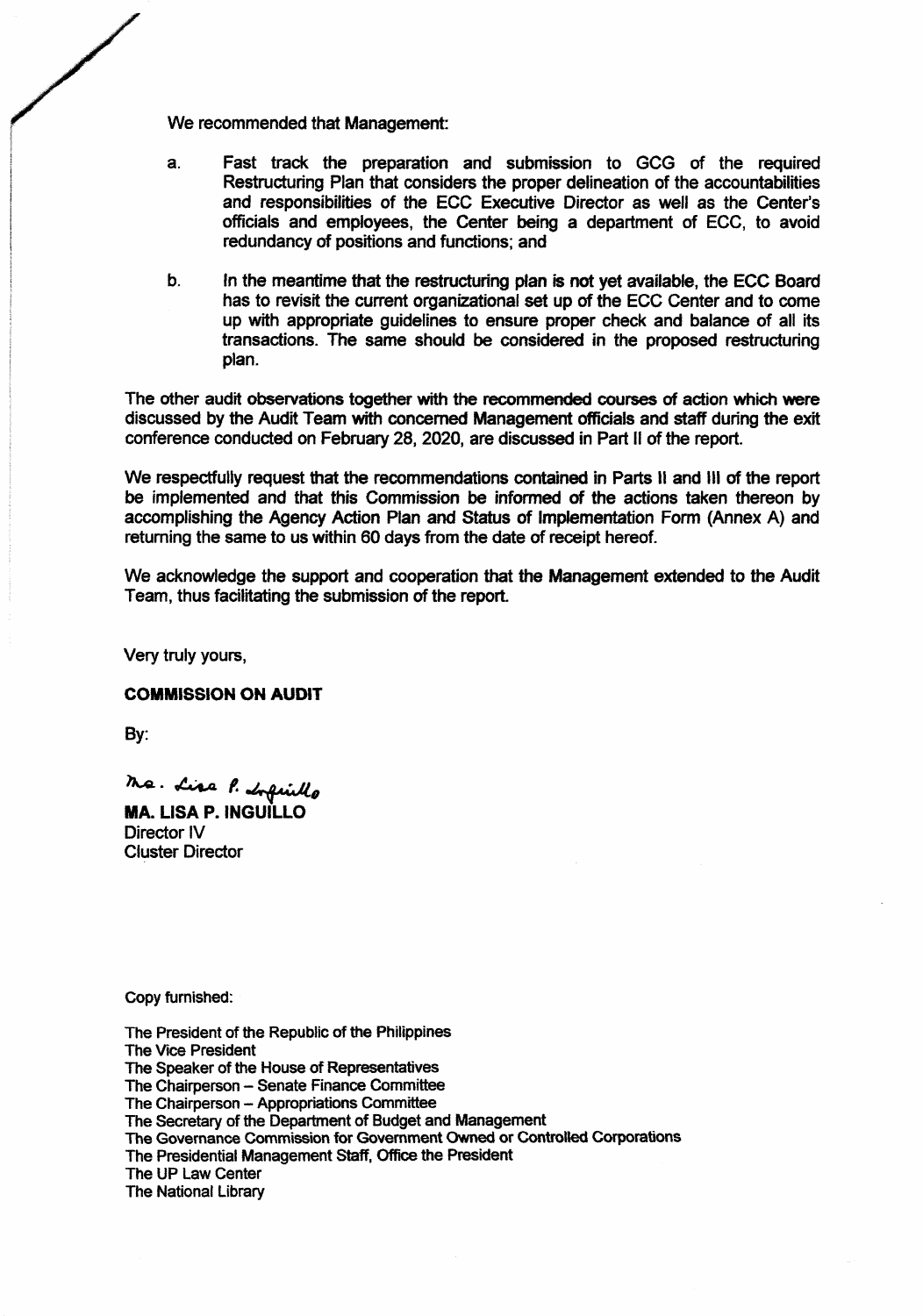#### **EXECUTIVE SUMMARY**

#### **INTRODUCTION**

The Employees' Compensation Commission (ECC) is a government corporation created by virtue of Presidential Decree (P.D.) No. 626, dated December 27,1974, as amended and as embodied in Title ll of Book lV on Employees' Compensation and State lnsurance Fund of the Labor Code of the Philippines. Said P.D. took effect on January 1, 1975 and the ECC became fully operational by March 17 , 1975. Under p.D. No. 626, ECC is mandated to provide meaningful and appropriate compensation to workers and their dependents in the event of work-related contingencies such as sickness, injury, disability or death. These benefits are being processed by the Government Service ,lnsurance System (GSIS) and the Social Security System (SSS) for the public and the private sectors, respectively.

The ECC is a quasi-judicial corporate entity attached to the Department of Labor and Employment (DOLE) for policy coordination and guidance. As an appellate body, it decides cases denied by GSIS and SSS which are elevated to the Commission for resolution. Cases denied by ECC are appealable to the Court of Appeals.

The ECC is mandated by law to provide a complete and comprehensive package of benefits and services for workers and their dependents in the event of work-related contingencies. lts mission is to build and sustain among employees and employers a culture of safety and healthful environment in the workplace; ensure at all times that workers are informed of their rights, benefits and privileges under the Employees' Compensation Program; develop and implement innovative policies, programs and projects that meet the needs of workers with work-related contingencies; promptly and fairly resolve all cases brought before it; restore dignity and self-esteem among occupationally disabled workers; and safeguard the integrity of the State lnsurance Fund (SIF). All revenues that are not needed to meet the current operational expenses shall be accumulated in a fund to be known as the SlF. Under P.D. No. 626, the GSIS and the Social Security System SSS shall manage the ECC funds.

The ECC is exempted from levy and other taxes pursuant to Article 204 of P.D. No. 626 as amended on December 27, 1974.

On November 4, 1987, President Corazon C. Aquino issued Executive Order (EO) No. 307, establishing an Occupational Safety and Health Center (OSHC) in the ECC. The OSHC is envisioned as the national authority for research and training on matters pertaining to safety and health at work. lt provides the expertise and intervention mechanism to improve workplace conditions in the Philippines.

The Center has a dual mandate of protecting Filipino workers against accidents and illnesses and promoting worker's welfare through effective programs that enhance productivity, worker's well-being and affording social protection to its client sector. It adopts a multi-sectoral strategy with its partners - business sector, worker's group, other Government Organizations (GOs) and Non-Govemment Organizations (NGOs) and the academe, to fulfill its mandate.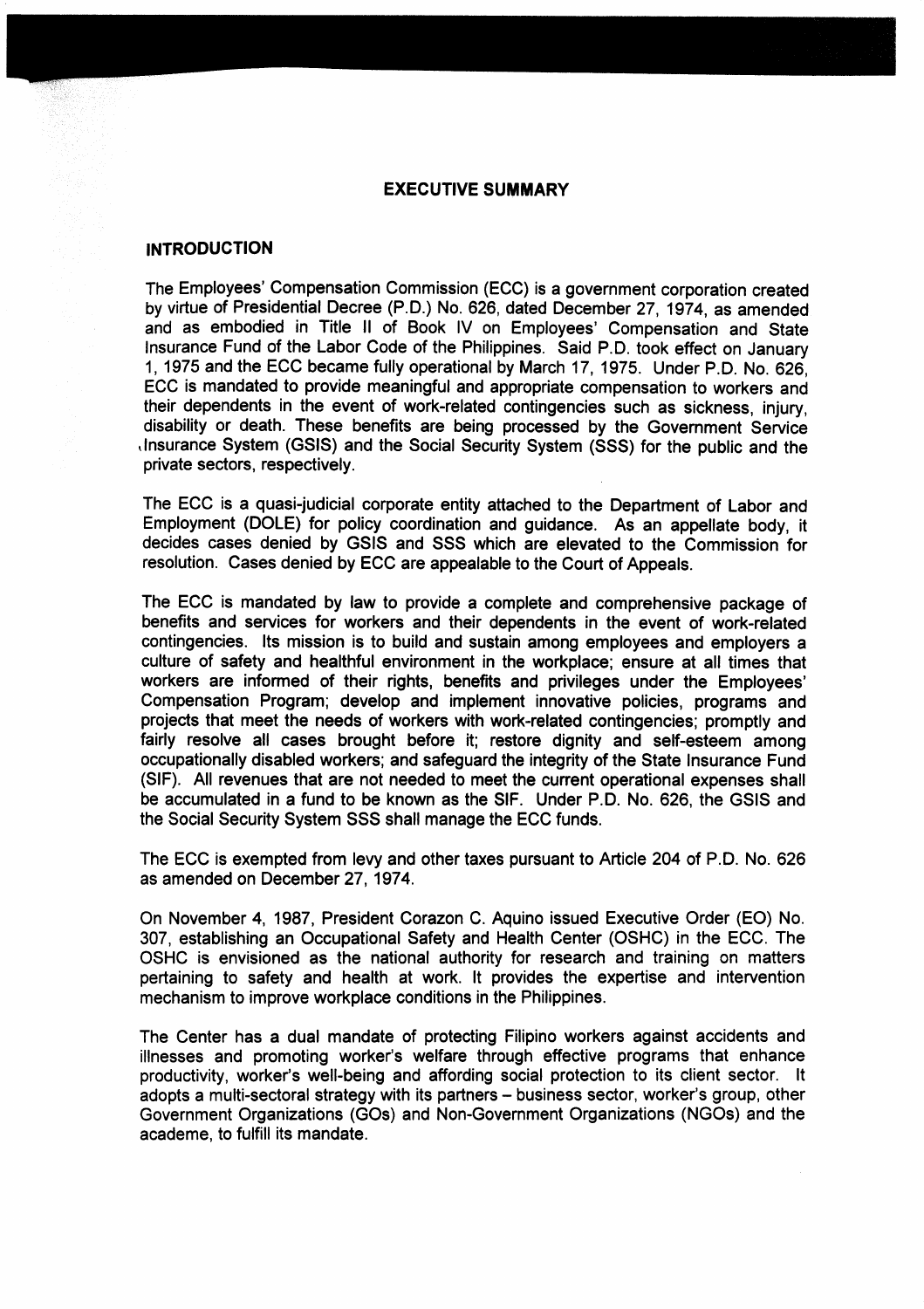ln July 1991, the OSHC has been designated as the national CIS or Centre lnternational d'Informations de Securite et de Sante au Travail (International Occupational Safety and Health lnformation Center) for the Philippines to become the focal agency which receives information matters from the CIS Center in Geneva and the Asia-Pacific Regional Program on Occupational Safety and Health based in Bangkok, which is under the lntemational Labor Organization (lLO), and disseminates these matters of the interagency committee and the other data users in the Philippines. This is consistent with its critical responsibility to provide access and improve the quality of occupational safety and health information in the Philippine workplace. CIS Center is the knowledge management arm of the lnFocus Programme on Safety and Health at Work and the Environment (Safework).

The programmed activities of OSHC's Regional Extension Units (REUs) include learning sessions on Developing Occupational Safety and Health Services, Risk Assessment for the Prevention of Sexual Harassments, lndustrial Hygiene, Work Environment Measurement, Mandatory Safety Trainings, and Safety Audits.

ECC's registered office address is at the  $4<sup>th</sup>$  and  $5<sup>th</sup>$  floors of ECC Building, Sen. Gil J. Puyat Avenue, Makati City, while the registered office of the OSHC is at North Avenue comer Agham Road, Diliman, Quezon City.

The goveming body of the ECC is the Board of Commissioners composed of five exofficio members, namely: the Secretary of Labor and Employment as Chairman, the GSIS General Manager, the SSS Administrator, the Chairman of the Philippine Medical Care Commission, and the Executive Director of the ECC Secretariat, and two appointive members, one of whom shall represent the employees and the other, the employers, to be appointed by the President of the Philippines for a term of six years.

The ECC'S corporate operating budget is chargeable against the State lnsurance Fund (SlF), which shall not exceed four per cent of the 12 per cent loading fund based on the total of the SIF and its earnings as at December 31 of the preceding year, to be shared by the SSS and GSIS on a 70 per cent and 30 per cent basis, respec{ively. The SSS and GSIS shall advance on a quarterly basis the remittances of allotment of the loading fund.

The ECC 2019 Corporate Operating Budget (COB) amounting to P609.834 million as approved by the Department of Budget and Management (DBM) were sourced from the remittances of GSIS and SSS as mandated under P.D. No. 626 and from its income/retained eamings. The budget utilization of the ECC is shown below:

|                                                             | <b>DBM Approved</b><br><b>Budget</b> | <b>Utilization</b> | <b>Variance</b> |
|-------------------------------------------------------------|--------------------------------------|--------------------|-----------------|
| <b>Personal services</b><br>Maintenance and other operating | 161,056,000                          | 161,379,149        | (323, 149)      |
| expense/Financial expenses                                  | 341,997,000                          | 213,479,831        | 128,517,169     |
| Capital outlay                                              | 106,781,000                          | 19,688,058         | 87,092,942      |
|                                                             | 609,834,000                          | 394,547,038        | 215,286,962     |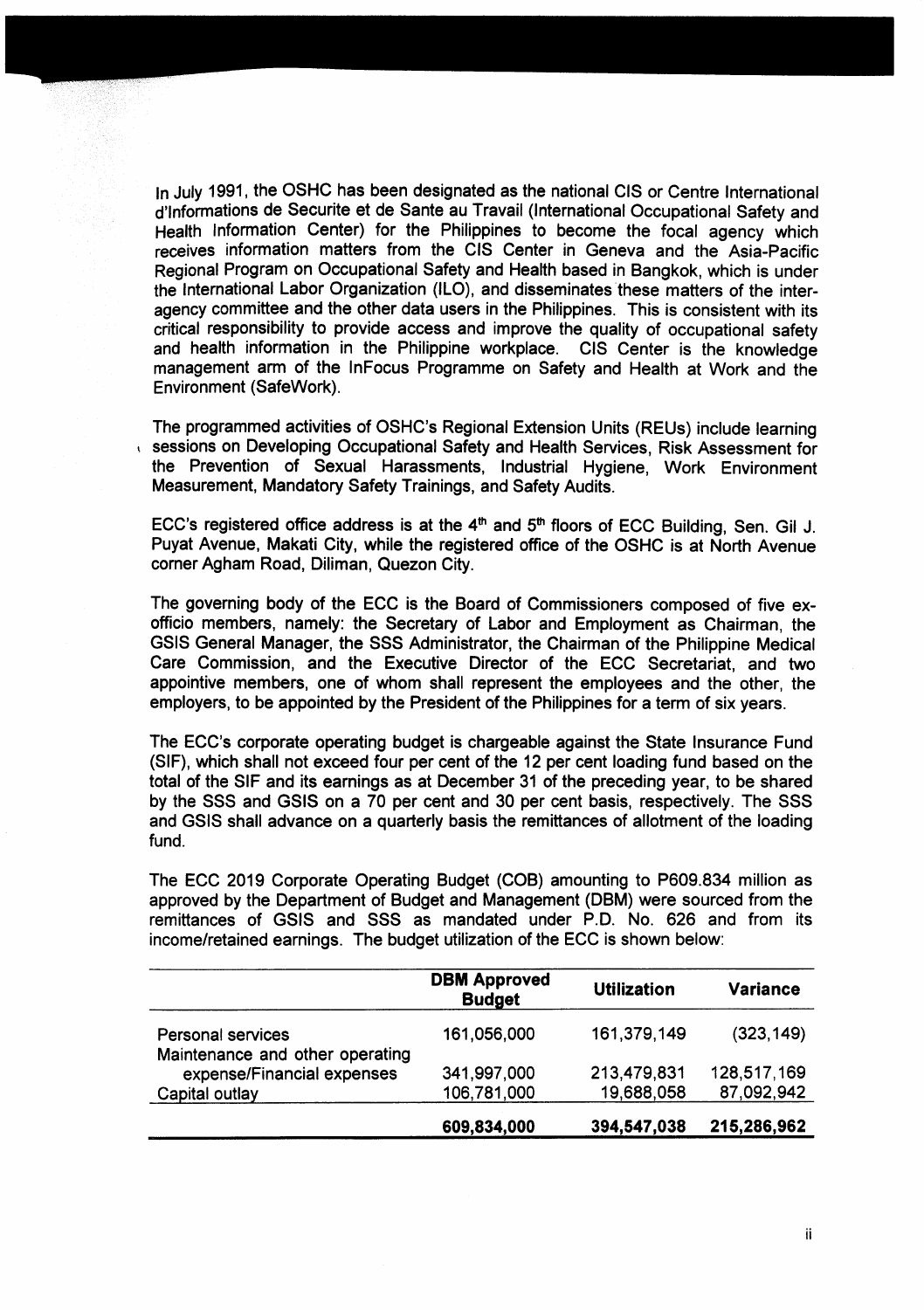# **FINANCIAL HIGHLIGHTS (In Philippine Peso)**

## I. Comparative Financial Position

|                                     | 2019                       | 2018                       | <b>Increase</b><br>(Decrease) |
|-------------------------------------|----------------------------|----------------------------|-------------------------------|
| <b>Assets</b><br><b>Liabilities</b> | 948,823,781<br>141,997,435 | 915,552,233<br>101,462,462 | 33,271,548<br>40,534,973      |
| <b>Equity</b>                       | 806,826,346                | 814,089,771                | (7,263,425)                   |

## **11. Comparative Results of Operations**

|                                                        | 2019                         | 2018                       | <b>Increase</b><br>(Decrease) |
|--------------------------------------------------------|------------------------------|----------------------------|-------------------------------|
| Income/Finance income<br><b>Expenses/Finance costs</b> | 390,063,941<br>397, 327, 366 | 309,857,721<br>319,630,460 | 80,206,220<br>77,696,906      |
| <b>Net (Deficit)/Surplus</b>                           | (7,263,425)                  | (9,772,739)                | 2,509,314                     |

### **OPERATIONAL HIGHLIGHTS**

|    | <b>Activities</b>                                                                                                                    | <b>Targets</b> | <b>Accomplishments</b>                                             | Variance        |
|----|--------------------------------------------------------------------------------------------------------------------------------------|----------------|--------------------------------------------------------------------|-----------------|
|    | <b>ECC</b>                                                                                                                           |                |                                                                    |                 |
|    |                                                                                                                                      |                |                                                                    |                 |
| 1. | Development and Review of Policies and<br>Issuances on the Employees' Compensation                                                   | 5              | 5                                                                  | $\Omega$        |
|    | Program (ECP)                                                                                                                        |                |                                                                    | 171             |
| 2. | <b>Rehabilitation Services to PWRDs</b>                                                                                              | 721            | 892                                                                | 59              |
| 3. | <b>ECP Advocacy Seminar</b>                                                                                                          | 693            | 752                                                                | 5               |
| 4. | Development and Production of IEC Materials                                                                                          | 5              | 10                                                                 | $\mathbf 0$     |
| 5. | ECP Dissemination through Quad- Media                                                                                                | 48             | 48                                                                 | $\mathbf 0$     |
| 6. | Disposition of EC Appealed Cases                                                                                                     | 75             | 75                                                                 |                 |
| H. | <b>OSHC</b>                                                                                                                          |                |                                                                    |                 |
| 1. | Capacity building thru training and information<br>activities:<br>Conduct of occupational safety and<br>a.<br>health (OSH) trainings | 145 batches    | 284 batches                                                        | $(139)$ batches |
|    | Develop information materials for<br>b.<br>dissemination to partners                                                                 | 8              | 8                                                                  | 0               |
| 2. | Technical assistance and services:<br>work environment measurement and<br>personnel protective equipment                             | Demand driven  | 86,027 workers;<br>6,489 tests;<br>3,358 specimen;<br>546 requests |                 |
| 3. | Research completed                                                                                                                   | 3              | 3                                                                  | 0               |
| 4. | Organize summits/conferences                                                                                                         | 6              |                                                                    | (1)             |
| 5. | Conduct of 11th Gawad Kaligtasan at<br>Kalusugan (GKK)                                                                               | 1              |                                                                    | 0               |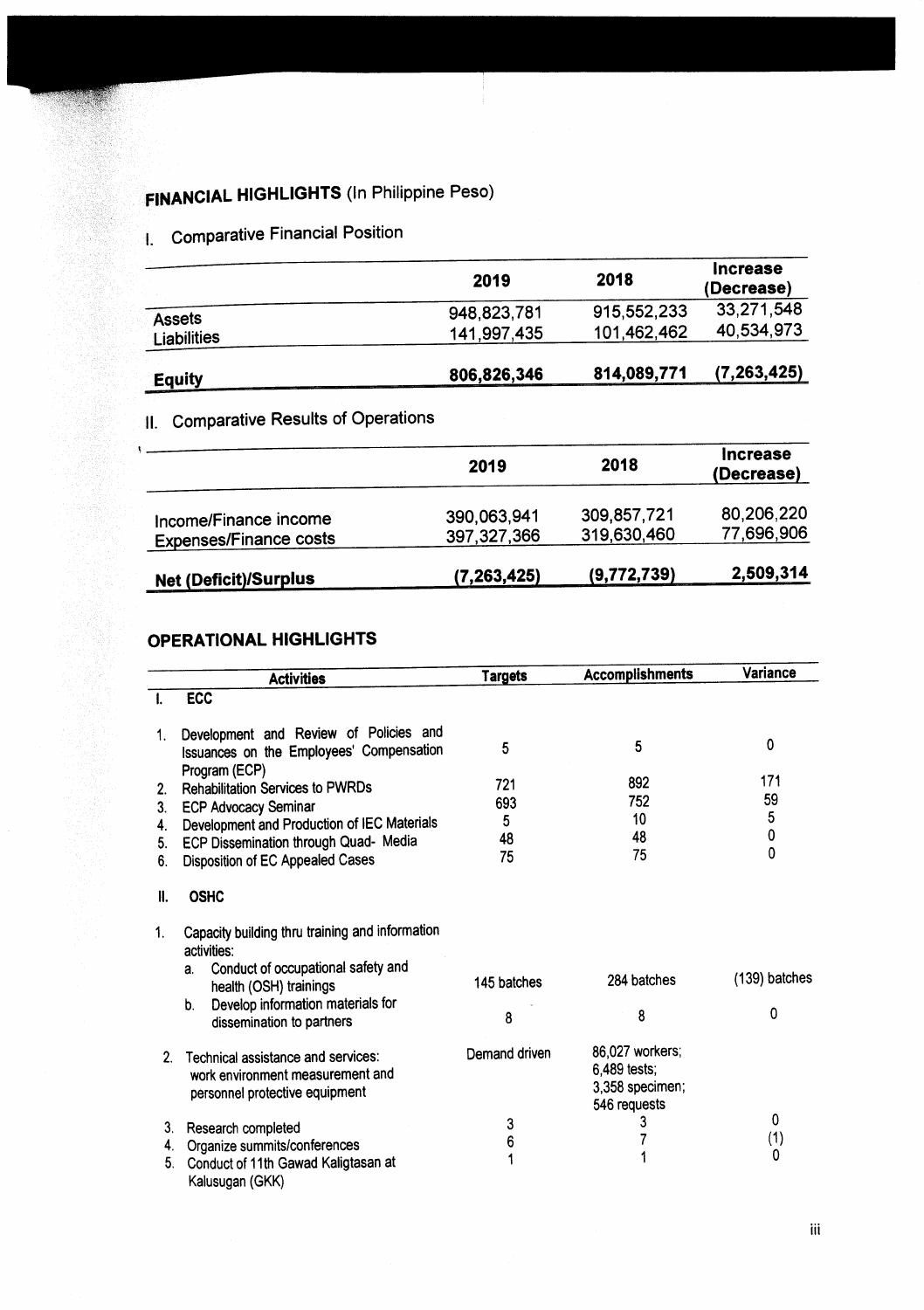#### SCOPE OF AUDIT

Our audits covered the significant accounts and operations of the ECC for the calendar years 2019 and 2018. Our audits were aimed to ascertain the accuracy of financial records and reports and the fairness of the presentation of the financial statements in accordance with the provisions of lnternational Public Sector Accounting Standards (lPSASs) and were also made to assess the propriety of the financial transactions and compliance of ECC with laws, rules and regulations.

#### AUDITOR'S OPINION

We rendered an unmodified opinion on the faimess of the presentation of the financial statements of the ECC for the years ended December 31, 2019 and 2018.

#### SUMMARY OF SIGNIFICANT AUDIT OBSERVATIONS AND RECOMMENDATIONS

#### A. Financial Audit

1. The existence and validity of the recorded Accounts Receivables as of December 31, 2019 cannot be ascertained due to the presence of dormant, long outstanding receivables from various entities totaling P2.973 million that are not supported with substantial records and documents which is not in conformity with Section 111 (1) of Presidential Decree (P.D.) No. 1445.

we recommended that Management require the Accountant to exhaust all measures to document the said dormant receivables to establish the existence and validity of the receivables and send demand letters to all concemed debtors to enforce collection.

#### B, Others

2. The ECC has not yet come up with a Restructuring Plan for approval of the Governance Commission for Government Owned or Controlled Corporations (GCG) to effect the Organizational Structure and Staffing Pattern appropriate for an integrated function and business of both ECC and OSHC which resulted in: (a) redundancy of positions and functions of ECC and OSHC and (b) accountabilities and responsibilities of ECC and osHC's officials and employees were not properly defined. Such delay in the finalization of the restructuring plan entails higher administrative cost.

We recommended that Management:

a. Fast track the preparation and submission to GCG of the required Restructuring Plan that considers the proper delineation of the accountabilities and responsibilities of the ECC Executive Director as well as the Center's officials and employees, the Center being a department of ECC, to avoid redundancy of positions and functions; and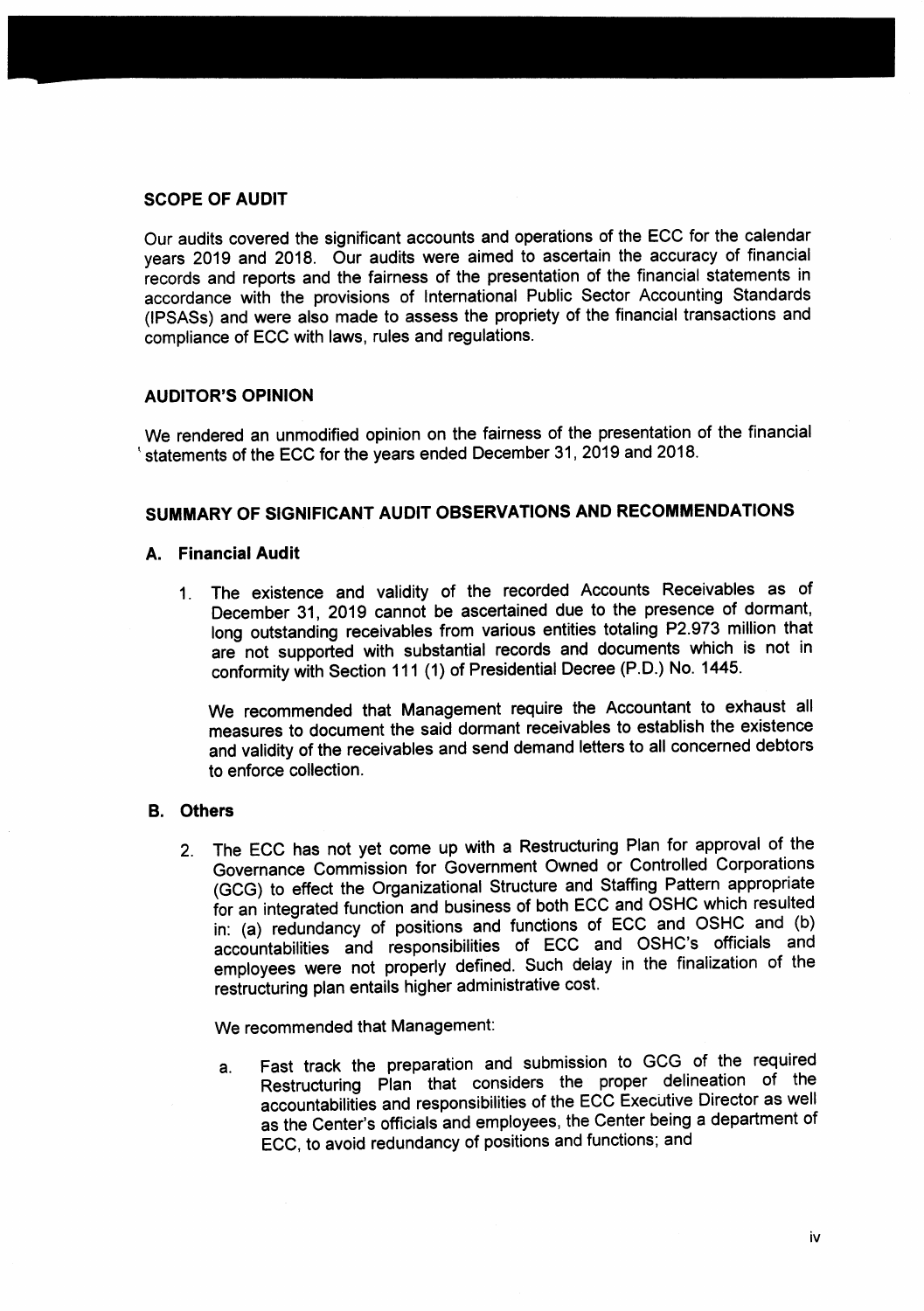- In the meantime, that the restructuring plan is not yet available, the ECC  $b<sub>1</sub>$ Board has to revisit the current organizational set up of the ECC Center and to come up with appropriate guidelines to ensure proper check and balance of all its transactions. The same should be considered in the proposed restructuring plan.
- 3. Occupancy for free of half of the floor of ECC building by the Employers' Confederation of the Philippines (ECOP), a private organization, since 1996, resulted in lost opportunity for ECC to earn income from rent.

We recommended that Management:

- Strictly comply with Section 4 (2) of P.D. No. 1445. Accordingly, a. terminate the agreement of ECC with ECOP that granted the free occupancy of ECC's office space; and
- Offer the space to tenants through public bidding.  $b<sub>1</sub>$

The other audit observations together with the recommendations are discussed in Part II of this report.

## STATUS OF SUSPENSIONS, DISALLOWANCES AND CHARGES AS AT **DECEMBER 31, 2019**

As at December 31, 2019, audit disallowances and charges amounted to P3.588 million and P434,400, respectively. All audit suspensions were settled during the year.

# STATUS OF IMPLEMENTATION OF PRIOR YEARS' AUDIT RECOMMENDATIONS

Out of the 30 audit recommendations embodied in the prior years' Annual Audit Report, 21 were fully implemented, seven were partially implemented and two were not implemented. Details are presented in Part III of this Report.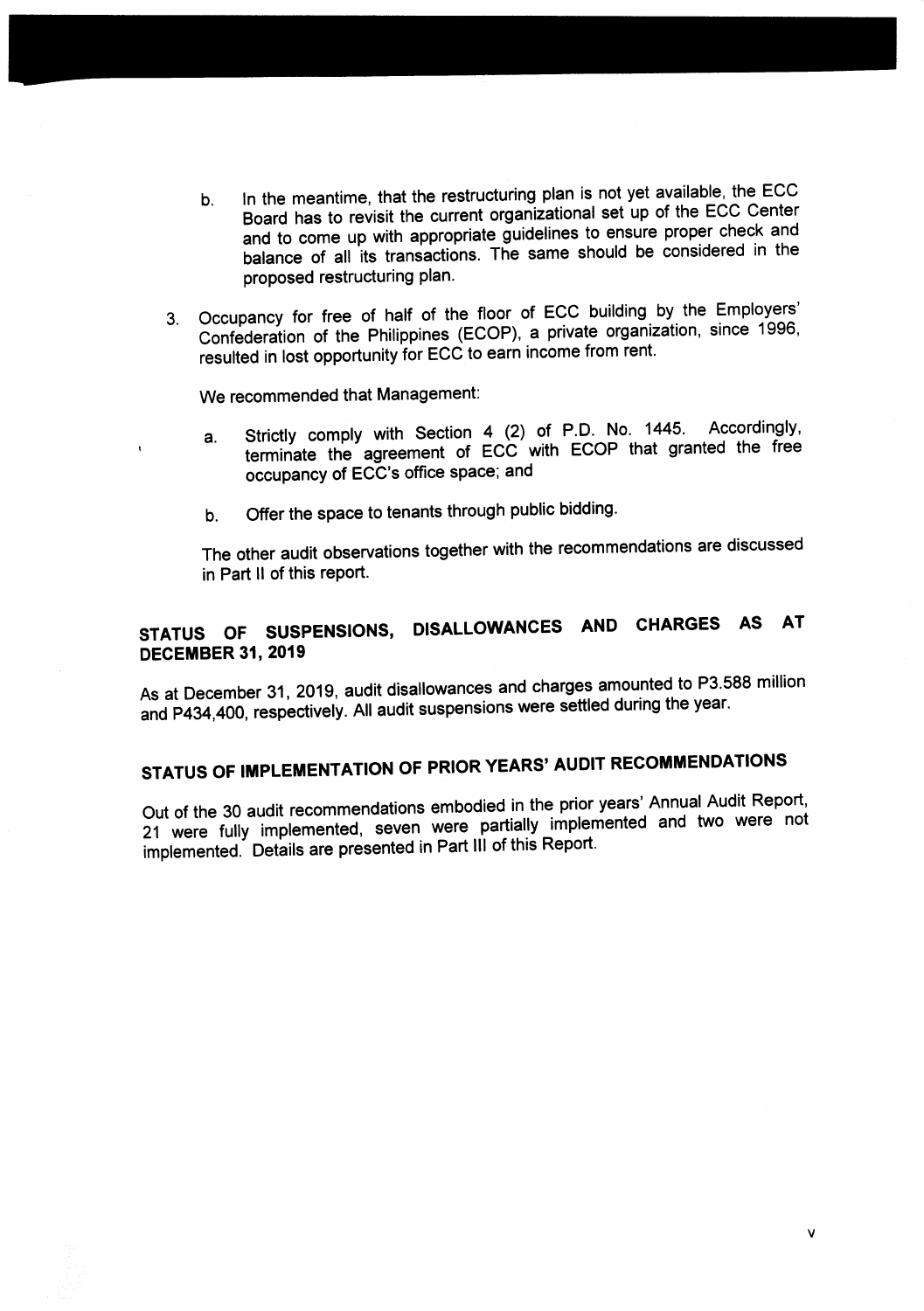

## **Republic of the Philippines COMMISSION ON AUDIT**

Commonwealth Avenue. Quezon City

### **INDEPENDENT AUDITOR'S REPORT**

THE BOARD OF COMMISSIONERS **Employees' Compensation Commission** 355 Sen. Gil J. Puyat Avenue, Makati City

## Report on the Audit of the Financial Statements

#### Opinion

We have audited the financial statements of Employees' Compensation Commission (ECC), which comprise the statements of financial position as at December 31, 2019 and 2018, and the statements of financial performance, statements of changes in net assets/equity, statements of cash flows, statement of comparison of budget and actual amounts for the years then ended, and notes to the financial statements, including a summary of significant accounting policies.

In our opinion, the accompanying financial statements present fairly, in all material respects, the financial position of ECC as at December 31, 2019 and 2018, and its financial performance and its cash flows for the years then ended in accordance with International Public Sector Accounting Standards (IPSASs).

#### **Basis for Opinion**

We conducted our audits in accordance with International Standards of Supreme Audit Institutions (ISSAIs). Our responsibilities under those standards are further described in the Auditor's Responsibilities for the Audit of Financial Statements section of our report. We are independent of ECC in accordance with the Code of Conduct and Ethical Standards for COA Officials and Employees (Code of Ethics) together with the ethical requirements that are relevant to our audit of the financial statements in the Philippines, and we have fulfilled our other ethical responsibilities in accordance with these requirements and the Code of Ethics. We believe that the audit evidence we have obtained is sufficient and appropriate to provide a basis for our opinion.

## Responsibilities of Management and Those Charged with Governance for the Financial **Statements**

Management is responsible for the preparation and fair presentation of the financial statements in accordance with IPSASs, and for such internal control as management determines is necessary to enable the preparation of financial statements that are free from material misstatement, whether due to fraud or error.

In preparing the financial statements, management is responsible for assessing ECC's ability to continue as a going concern, disclosing, as applicable, matters related to going